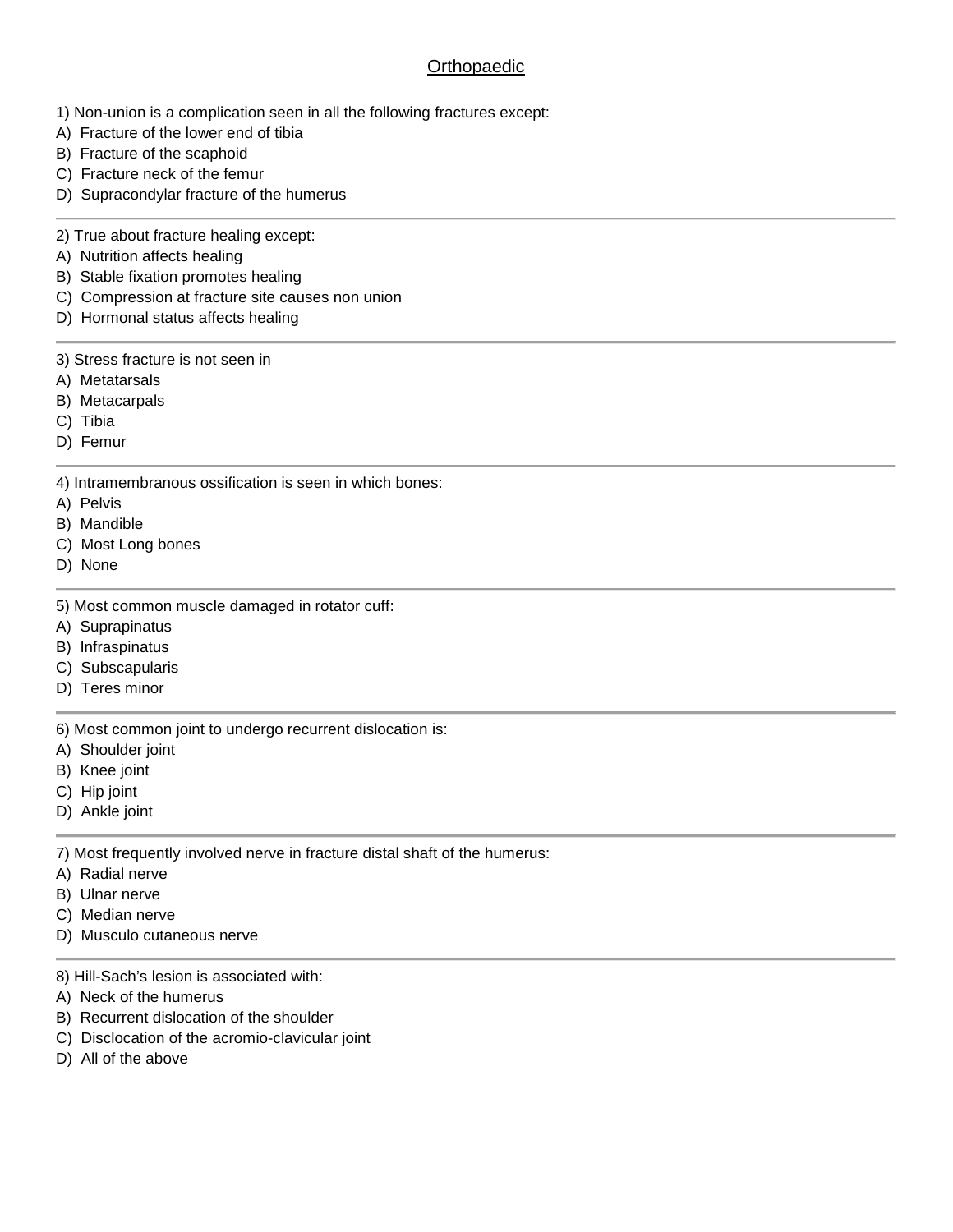- 9) Three bony point relationship around the elbow is maintained in:
- A) Dislocation of the elbow
- B) Fracture lateral condyle of humerus
- C) Inter condylar fracture of humerus
- D) Supra condylar fracture of humerus

10) Mal-union of supra condylar fracture of the humerus most commonly results in:

- A) Flexion deformity
- B) Cubitus varus
- C) Extension deformity
- D) Cubitus valgus
- 11) Tardy ulnar nerve palsy is commonly seen as a complication of :
- A) Fracture lateral condyle of the humerus
- B) Supra condylar fracture of humerus
- C) Fracture olecranon process
- D) Fracture head radius

12) Which of the following displacements is not seen in Colles' fracture:

- A) Dorsal tilt
- B) Dorsal displacement
- C) Ventral tilt
- D) Lateral displacement
- 13) Most common nerve involvement in dislocation of lunate is:
- A) Ulnar nerve
- B) Posterior interosseous nerve
- C) Median nerve
- D) Anterior interosseous nerve

14) Avulsion of extensor tendon at base of the distal phalynx of a finger results in:

- A) Mallet finger deformity
- B) Hyper extension deformity
- C) Swan neck deformity of finger
- D) None of the above
- 15) Dinner fork deformity is seen in:
- A) March fracture
- B) Colles fracture
- C) Supra condylar fracture
- D) Fracture scaphoid
- 16) Bennett's fracture is seen in:
- A) 1<sup>st</sup> metatarsal
- B) 5<sup>th</sup> metacarpal
- C) 1<sup>st</sup> metacarpal
- D) 5<sup>th</sup> metatarsal

17) Avascular necrosis of femoral head is most commonly seen after:

- A) Fracture shaft of the femur
- B) Extracapsular fracture neck of the femur
- C) Subtrochanteric fracture
- D) Intracapsular fracture neck of the femur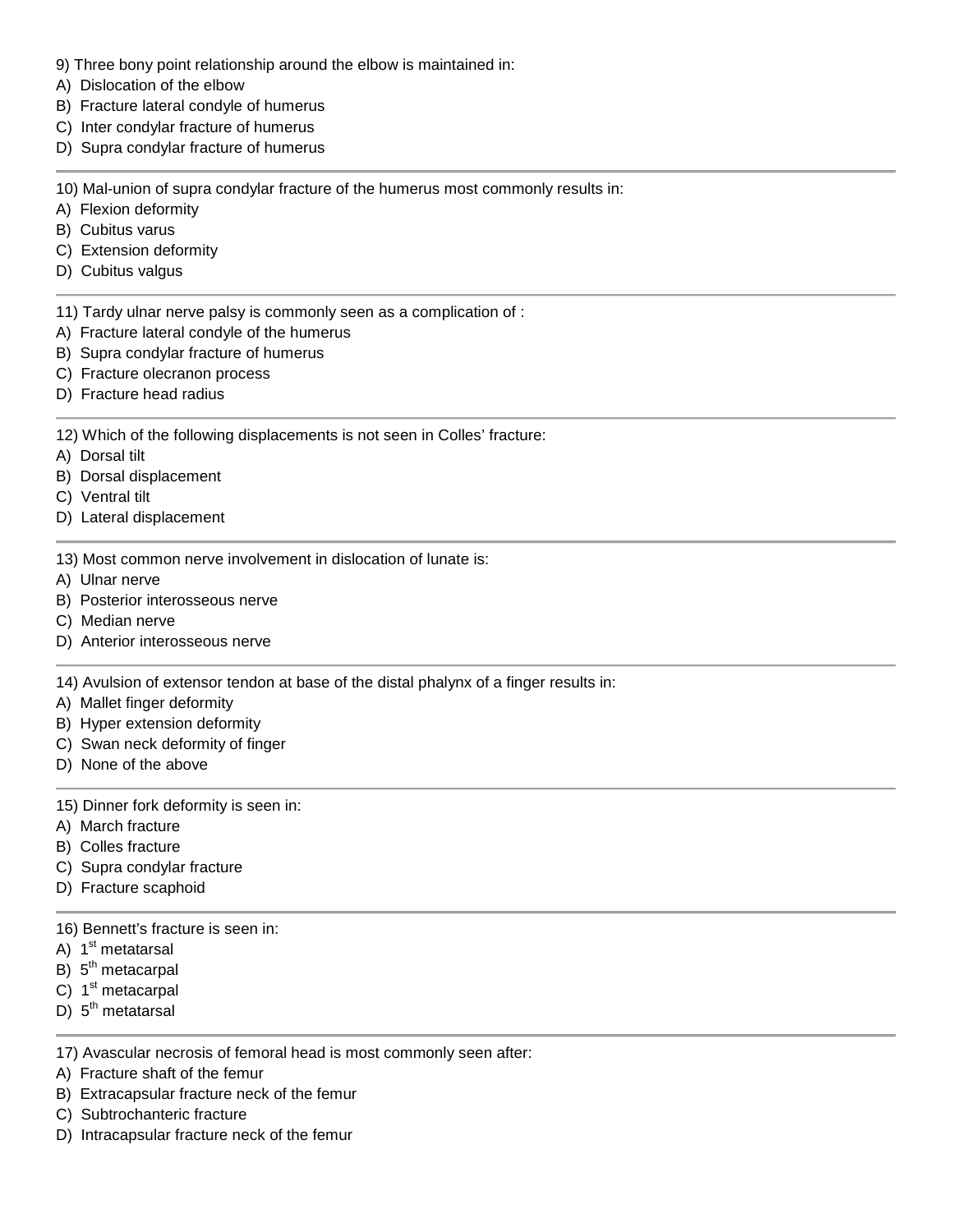18) A 84 year male with history of fracture neck of the femur 4 weeks old, the treatment of choice is:

- A) SP nailing
- B) Hemiarthroplasty
- C) Mc Murray's osteotomy
- D) None of the above
- 19) Gallow's traction is used for treatment of:
- A) Fracture shaft femur
- B) Fracture shaft of the tibia
- C) Fracture neck of the femur
- D) Fracture tibial spine

20) Which of the following test is positive in anterior cruciate ligament tear:

- A) Anterior drawer test
- B) Lachman test
- C) Mc Murray's test
- D) A and B both

21) Patellar tendon bearing plaster of paris cast is indicated in:

- A) Fracture patella
- B) Fracture middle meniscus
- C) Fracture femur
- D) Fracture tibia

22) Most common associated injury along with fracture calcaneum is:

- A) Fracture vertebrae
- B) Fracture skull
- C) Fracture fibula
- D) Fracture rib

23) Whip-lash injury is caused due to :

- A) Fall from height
- B) Acute hyper extension of spine
- C) A blow on the head
- D) Acute hyper flexion of spine
- 24) Most common cause of Vertebra plana is:
- A) Eosinophillic granuloma
- B) Trauma
- C) Ewing's sarcoma
- D) Paget's disease
- 25) Saturday night palsy is :
- A) Neurotemesis
- B) Neuropraxia
- C) Axonotemesis
- D) None of the above
- 26) Ape thumb deformity is seen in the involvement of:
- A) Ulnar nerve
- B) Axillary nerve
- C) Median nerve
- D) Radial nerve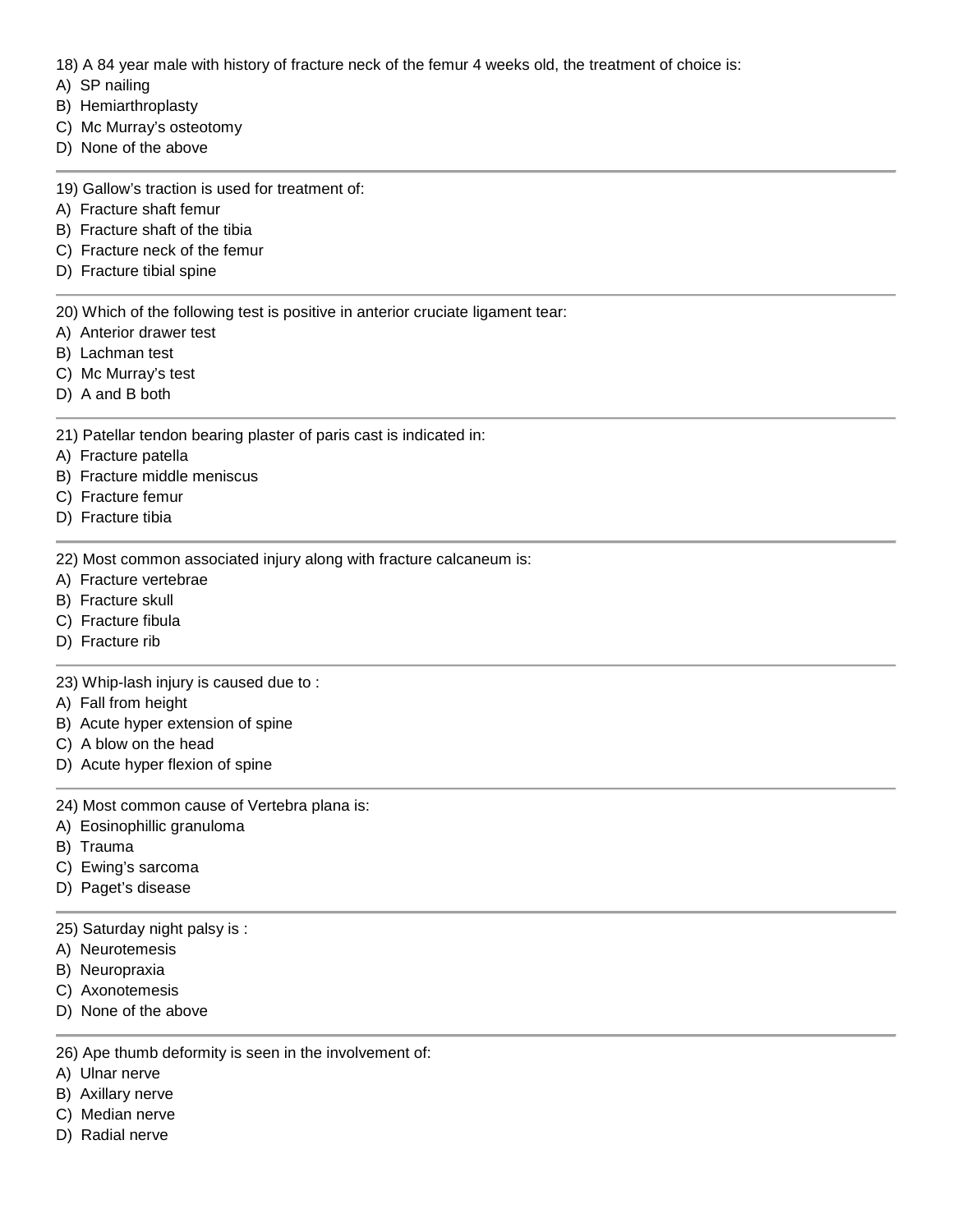27) Froment's sign is characteristic of:

- A) Median nerve injury
- B) Ulnar nerve injury
- C) Radial nerve injury
- D) Long thoracic nerve

28) Meralgia paresthetica is due to involvement of:

- A) Femoral nerve
- B) Sural nerve

C) Medial cutaneous nerve of thigh

D) Lateral cutaneous nerve of thigh

29) Phalen's test is positive in:

- A) De quervain's disease
- B) Carpel tunnel syndrome
- C) Trigger thumb
- D) Ulnar nerve injury

30) Limb elevated against gravity but not against force is which power of muscle:

- A) Grade I
- B) Grade II
- C) Grade III
- D) Grade IV
- 31) Perthe's disease is :
- A) Fracture neck of the femur
- B) Fracture shaft of the femur
- C) Osteochondritis of upper femoral epiphysis
- D) All of the above

32) Which of the following test is useful in diagnosis of congenital dislocation of hip:

- A) Barlow's test
- B) Thomas test
- C) Hibb's test
- D) Laguerre's test

33) Splint used in CTEV after correction:

- A) Bohler-brown splint
- B) Thomas splint
- C) Steinbeck splint
- D) None of the above

34) Madelung's deformity is seen in:

- A) Humerus
- B) Distal radius
- C) Carpal bones
- D) Proximal ulna
- 35) Sprengel's deformity is:
- A) Absence of clavicle
- B) Acromioclavicular dislocation
- C) Recurrent dislocation of shoulder
- D) Congenital elevation of scapula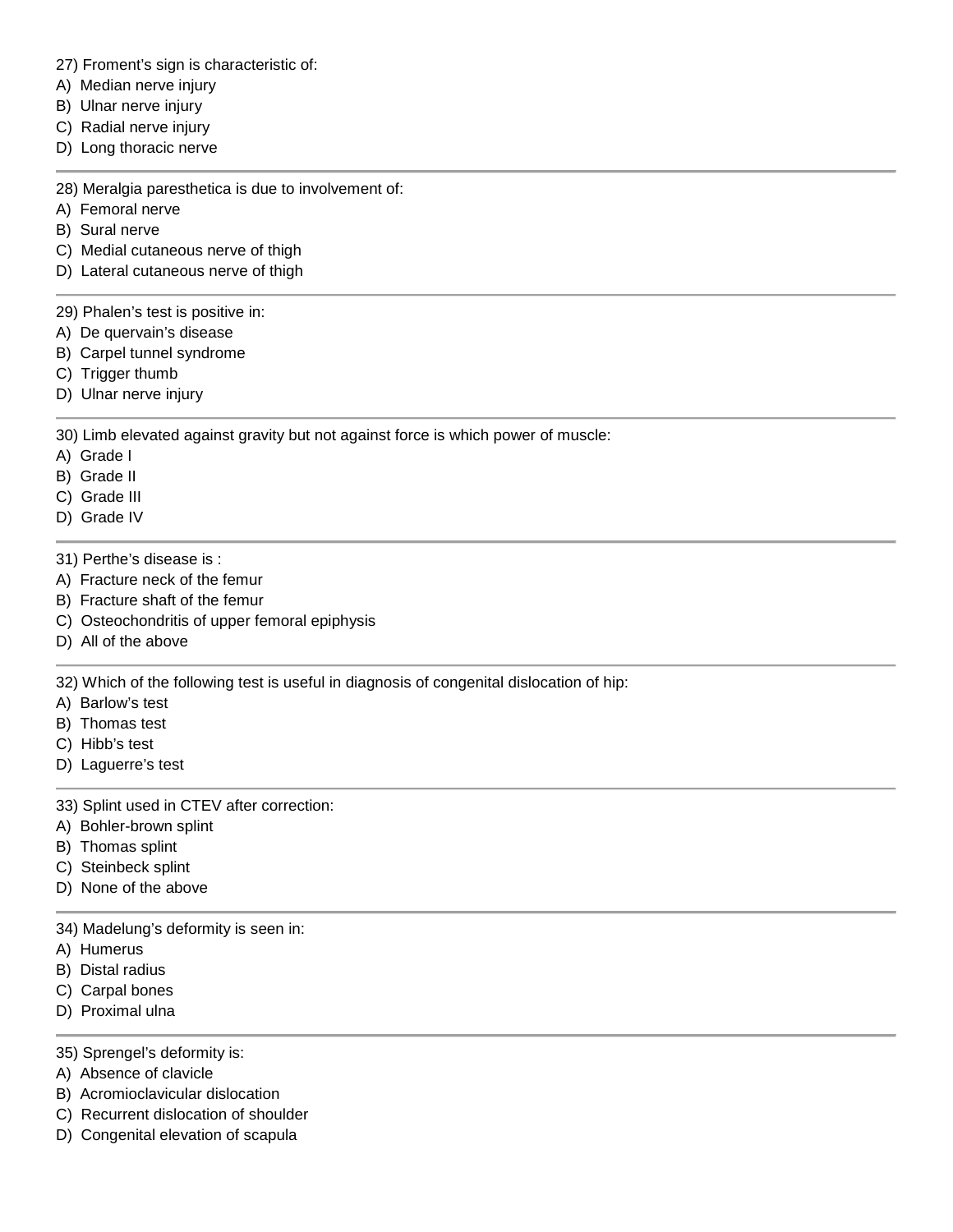- 36) Commonest presentation of congenital dislocation of the knee is:
- A) Flexion
- B) Hyperextension
- C) Varus
- D) Valgus
- 37) Congenital coxa vara is treated by:
- A) Fixation by SP nail
- B) Bone grafting
- C) Traction
- D) Osteotomy
- 38) Most common cause of genu valgum in children is:
- A) Osteoarthritis
- B) Paget's disease
- C) Rickets
- D) Rheumatoid arthritis
- 39) Caffey's disease is:
- A) Infantile cortical hyperostosis
- B) Renal osteodystrophy
- C) Osteomyelitis of the jaw in children
- D) Chronic osteomyelitis in children
- 40) Osteomalacia is due to
- A) Vitamin c deficiency
- B) Vitamin e deficiency
- C) Vitamin d deficiency
- D) None

#### 41) Wimberger sign is seen in:

- A) Scurvy
- B) Osteomalacia
- C) Osteoporosis
- D) Rickets

#### 42) Hyper parathyroidism causes:

- A) Multiple bone cysts
- B) Sub periosteal bone resorption
- C) Brown's tumor
- D) All of the above
- 43) Paget's disease is also known as
- A) Osteitis fibrosa cystica
- B) Osteitis deformans
- C) Osteochindritis
- D) Osteomalacia
- 44) Commonest site of osteoporosis is:
- A) Humerus
- B) Scapula
- C) Vertebra
- D) Flat bones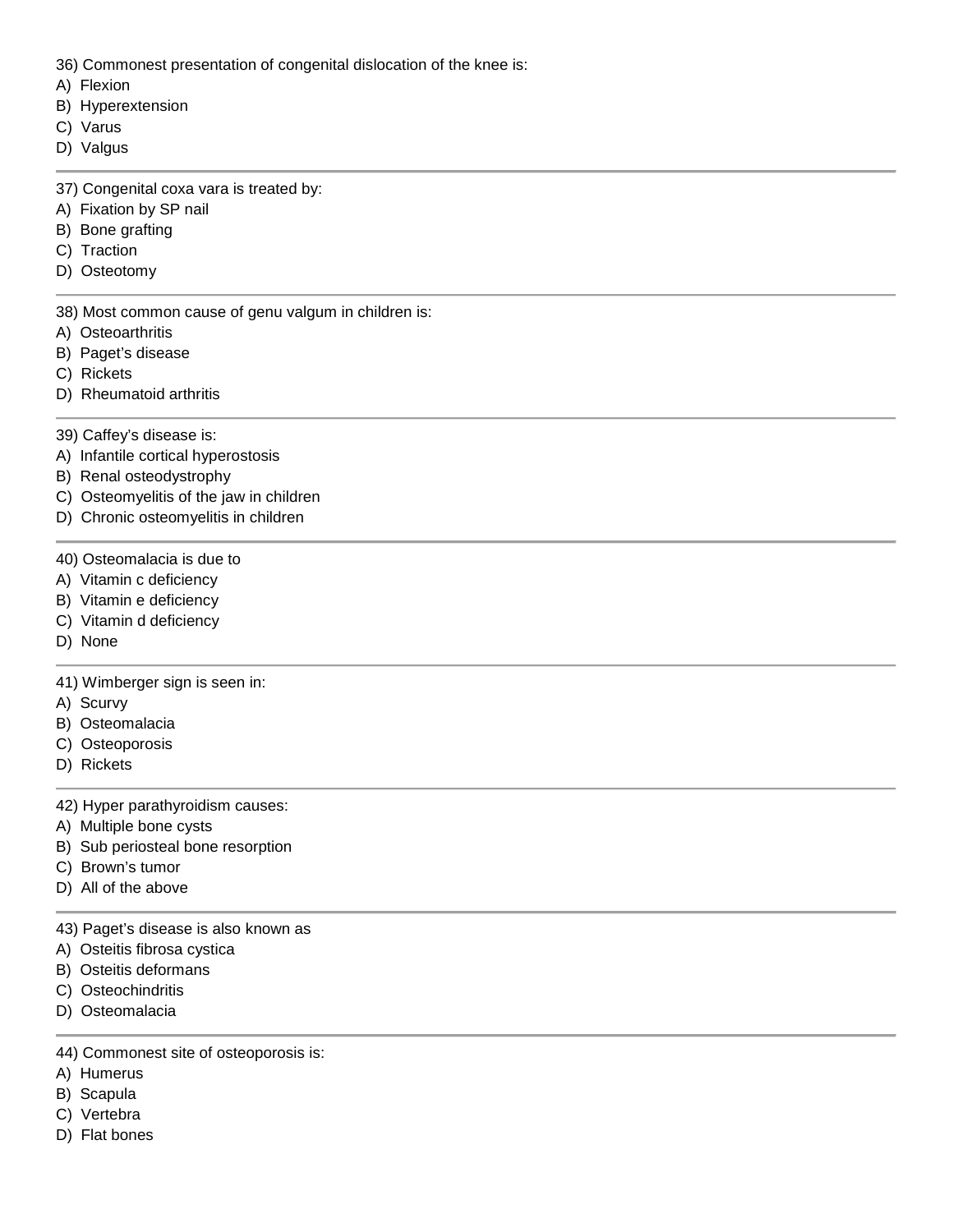45) Investigation of preference to diagnose "avascular necrosis" of the hip is:

- A) USG
- B) MRI
- C) CT scan
- D) X-ray of pelvis
- 46) Frieberg's disease involves:
- A) Calcaneal tuberosity
- B) Second meta tarsal
- C) Tibial tuberosity
- D) Fifth metatarsal

47) Heberden's Arthropathy is seen in:

- A) Lumbar spine
- B) Sacro iliac joint
- C) Distal inter phalangeal joint
- D) Sterno clavicular joint

48) All true about high tibial osteotomy except:

- A) Deformity recurs after a long time
- B) Done through the cancellous bone
- C) Can correct varus over 30 degrees
- D) Done in case of uni compartmental disease
- 49) False about Charcot's joint in diabetes mellitus is:
- A) Arthrocentesis
- B) Total ankle replacement
- C) Arthrodesis
- D) Limitation of movements with bracing

50) In a patient with gouty arthritis synovial fluid aspiration will show:

- A) Monosodium urate crystals
- B) Calcium pyrophosphate crystals
- C) Mononuclear leucocytosis
- D) Poly morphonuclear leucocytosis
- 51) Bamboo spine with sacroilitis is found in:
- A) Rheumatoid Arthritis
- B) Osteo Arthritis
- C) Psoriatic arthritis
- D) Ankylosing spondylitis
- 52) Radiologically earliest bony change in osteomyelitis is:
- A) Periosteal reaction
- B) Presence of sequestrum
- C) Callus formation
- D) Loss of muscle and flat planes

## 53) Tom Smith arthritis involves:

- A) Knee
- B) Ankle
- C) Hip
- D) Wrist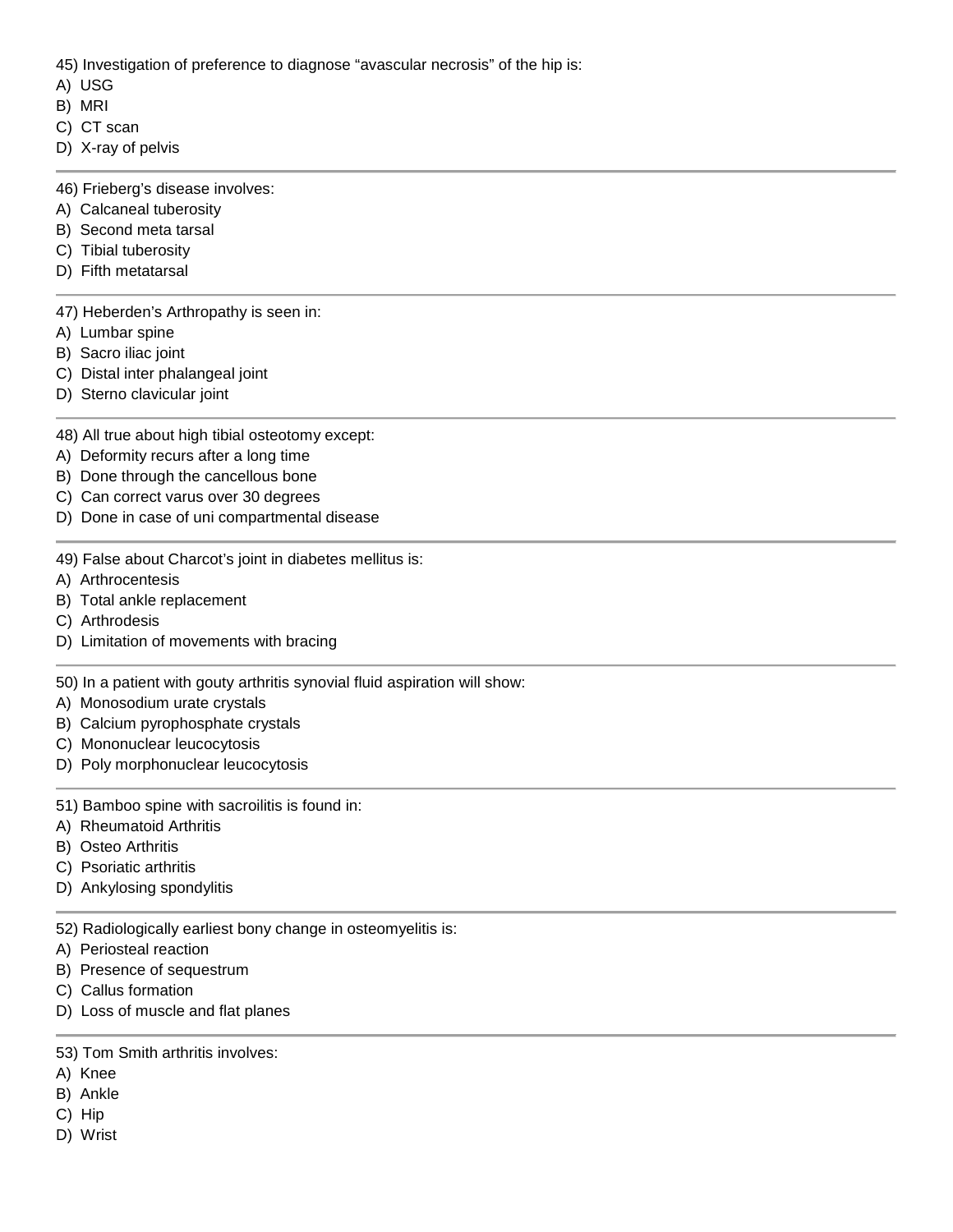- 54) All are associated with chronic osteomyelitis except:
- A) Amyloidosis
- B) Sequestrum
- C) Metastatic abnormality
- D) Myositis ossificans
- 55) Brodie's abscess is:
- A) Acute osteomyelitis
- B) Tubercular osteomyelitis
- C) Septic arthritis
- D) Sub acute osteomyelitis

## 56) Spina ventosa results from:

- A) Sarcoidosis
- B) Tuberculosis
- C) Histocytosis x syndrome
- D) None of the above

## 57) Painless effusion in joints in congenital syphilis are called:

- A) Charcot's joint
- B) Clutton's joint
- C) Barton's joint
- D) Chronic osteomyelitis
- 58) Wandering acetabulum is seen in:
- A) Fracture acetabulum
- B) Congenital dislocation of hip
- C) Tuberculosis of hip
- D) Dislocation of femur

59) Which of the following is not a benign tumor:

- A) Osteoid osteoma
- B) Enchondroma
- C) Chordoma
- D) Chondroma

60) A patient presents with pain in thigh which is relieved by aspirin, X ray shows radiolucent region surrounded by sclerosis. Most probable diagnosis is:

- A) Osteoma
- B) Osteoid osteoma
- C) Osteoblastoma
- D) Osteoclastoma
- 61) Most common tumor in the hand:
- A) Enchondromas
- B) Exostosis
- C) Giant cell
- D) Synovial sarcoma
- 62) Which of the following is true about giant cell tumor:
- A) Usually present as a lytic lesion with sclerotic rim
- B) Always benign
- C) Seen in the age less than 18 years
- D) Epiphyseal origin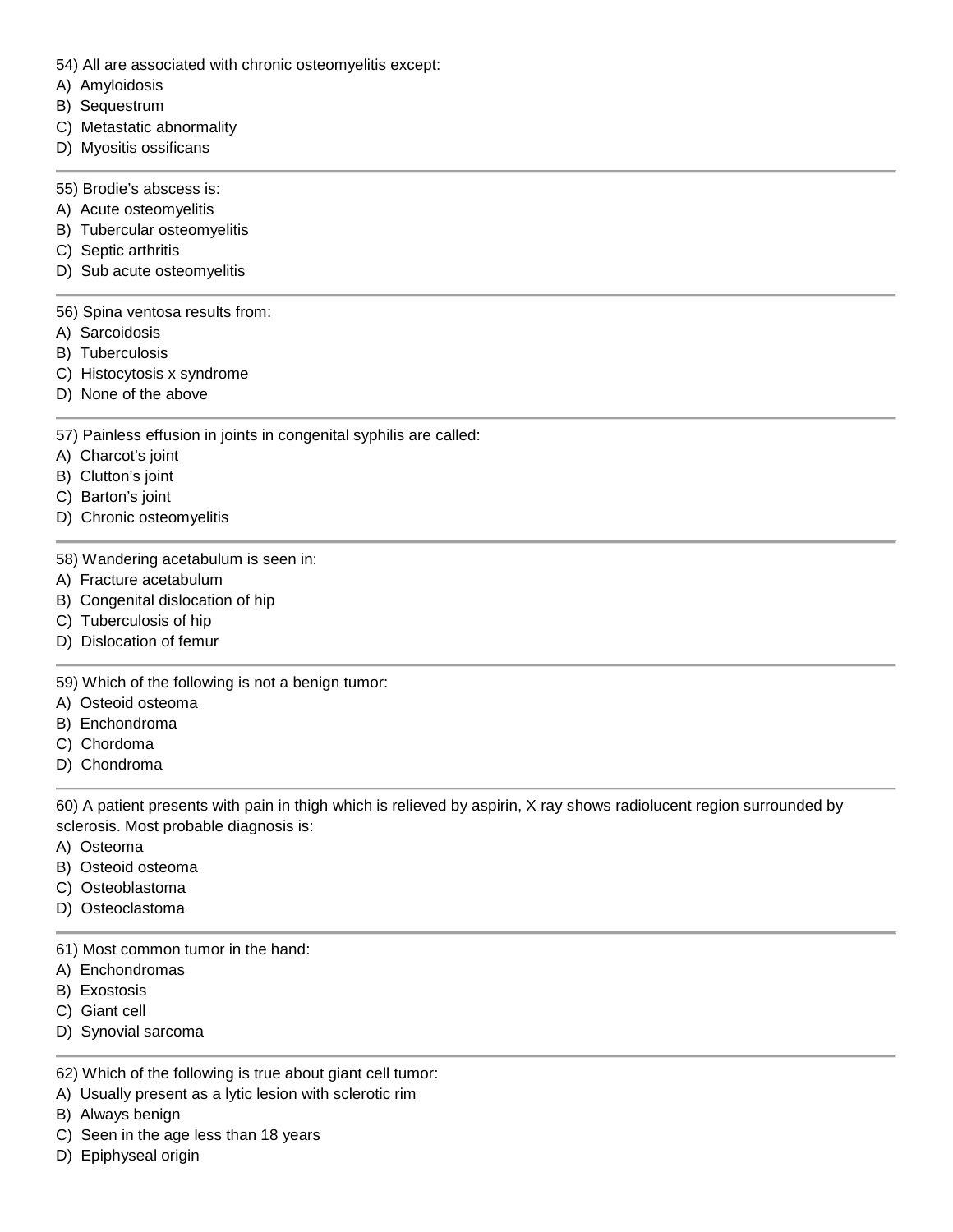- 63) All are predisposing factors of osteogenic sarcoma, except:
- A) Paget's disease of bone
- B) Radiation
- C) Viral infection
- D) Bone infarction

64) Characterstic radiological feature of fibrous dysplasia:

- A) Thickened bone matrix
- B) Ground glass appearance
- C) Cortical erosion
- D) Bone enlargement

65) Twelve year old girl complains of pain in the thigh for three weeks with a low grade fever X-ray shows mass in the diaphyseal region of the left femur with overlying cortical erosion and soft tissue extension. Biopsy of the lesion shows numerous small round cells rich in PAS positive diastase sensitive granules, most likely histological diagnosis is:

- A) Osteosarcoma
- B) Osteoblastoma
- C) Chondroblastoma
- D) Ewing's sarcoma

66) Most common tumor producing osteoblastic metastasis is from :

- A) Kidney
- B) Lung
- C) Thyroid
- D) Prostate
- 67) Solitary bone cyst is most common in :
- A) Upper end of the humerus
- B) Lower end of the humerus
- C) Upper end of the fibula
- D) Lower end of the femur

68) Striated vertebra is seen in:

- A) TB spine
- B) Chordoma
- C) Hemangioma
- D) Metastasis

69) Sudeck's dystrophy is associated with all the symptoms, except:

A) Pain

- B) Increase bone density
- C) Sweating
- D) Stiffness

70) Commonest site of fracture leading to fat embolism is:

- A) Tibia
- B) Humerus
- C) Ulna
- D) Femur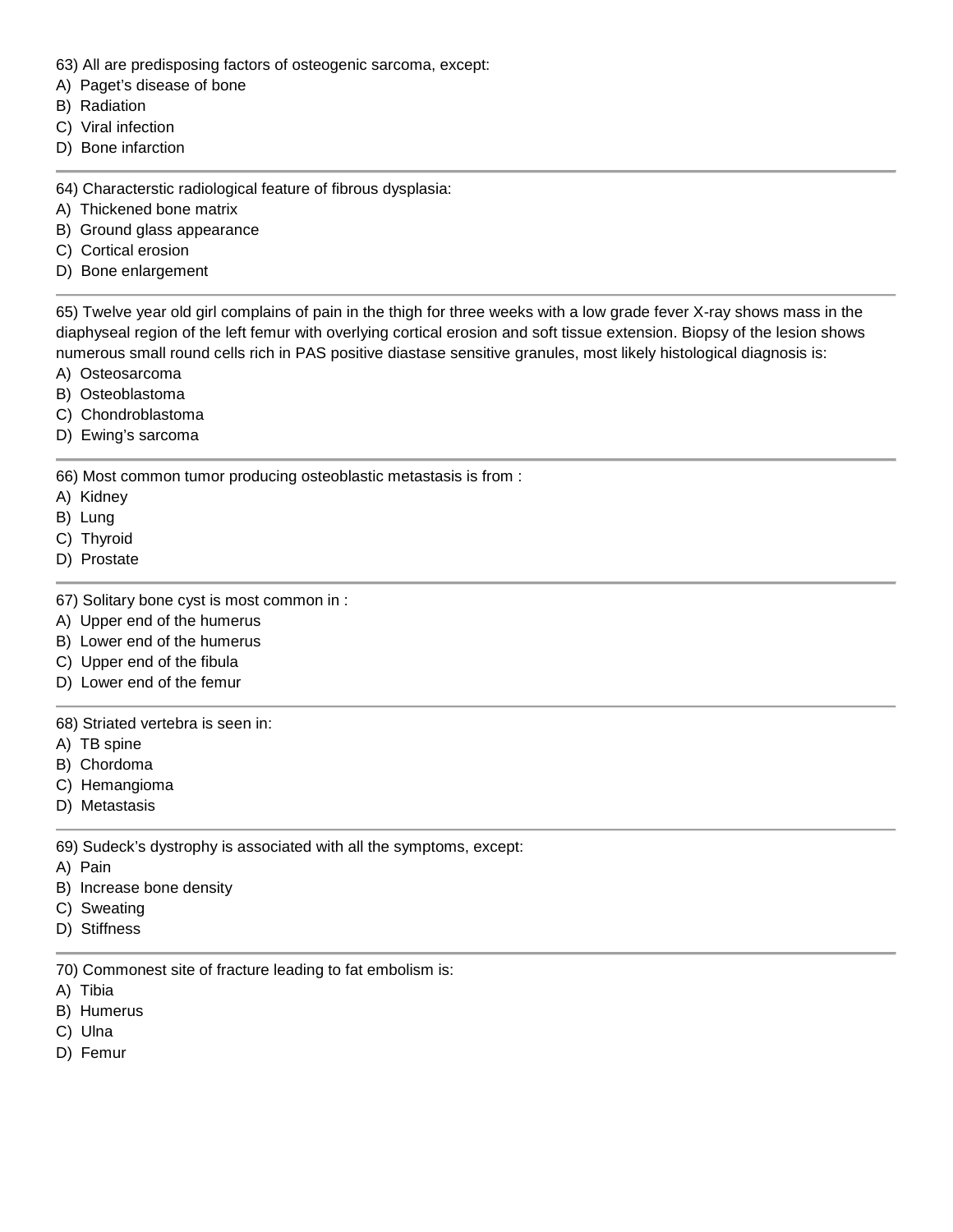71) Most common nerve involved in Volkmann's ischemic contracture of forearm is:

- A) Radial
- B) Median
- C) Ulnar
- D) Posterior interosseous
- 72) Brittle bone disease is:
- A) Osteogenesis imperfecta
- B) Osteopetrosis
- C) Paget's disease
- D) Osteoporosis

73) All are the features of osteogenesis imperfecta, except:

- A) Blue sclera
- B) Cataract
- C) Multiple fractures
- D) Hearing loss

74) House maids knee is bursitis of :

- A) Pre patellar bursa
- B) Olecranon bursa
- C) Infra patellar bursa
- D) Ischial bursa

75) Pain and tenderness over the lateral condyle of the humerus with a painful dorsiflexion of the wrist is indicative of:

- A) Golfer's elbow
- B) Pitcher's elbow
- C) Cricket elbow
- D) Tennis elbow

76) Congenital block vertebrae is seen in:

- A) Paget's disease
- B) Tuberculosis
- C) Leukemia
- D) Klippel-feil syndrome

77) Which of the following structures is fixed first during reimplantation of an amputated digit:

- A) Bone
- B) Vein
- C) Artery
- D) Nerve
- 78) Which of the following is a syndesmosis :
- A) Inferior tibio fibular joint
- B) Talo calcaneal joint
- C) Calcaneao cuboid joint
- D) Inter phalyngeal joint

79) The operative procedure known as micro fracture is done for:

- A) Delayed union of the femur
- B) Osteochondral defect of the femur
- C) Non union of tibia
- D) Loose bodies of ankle joint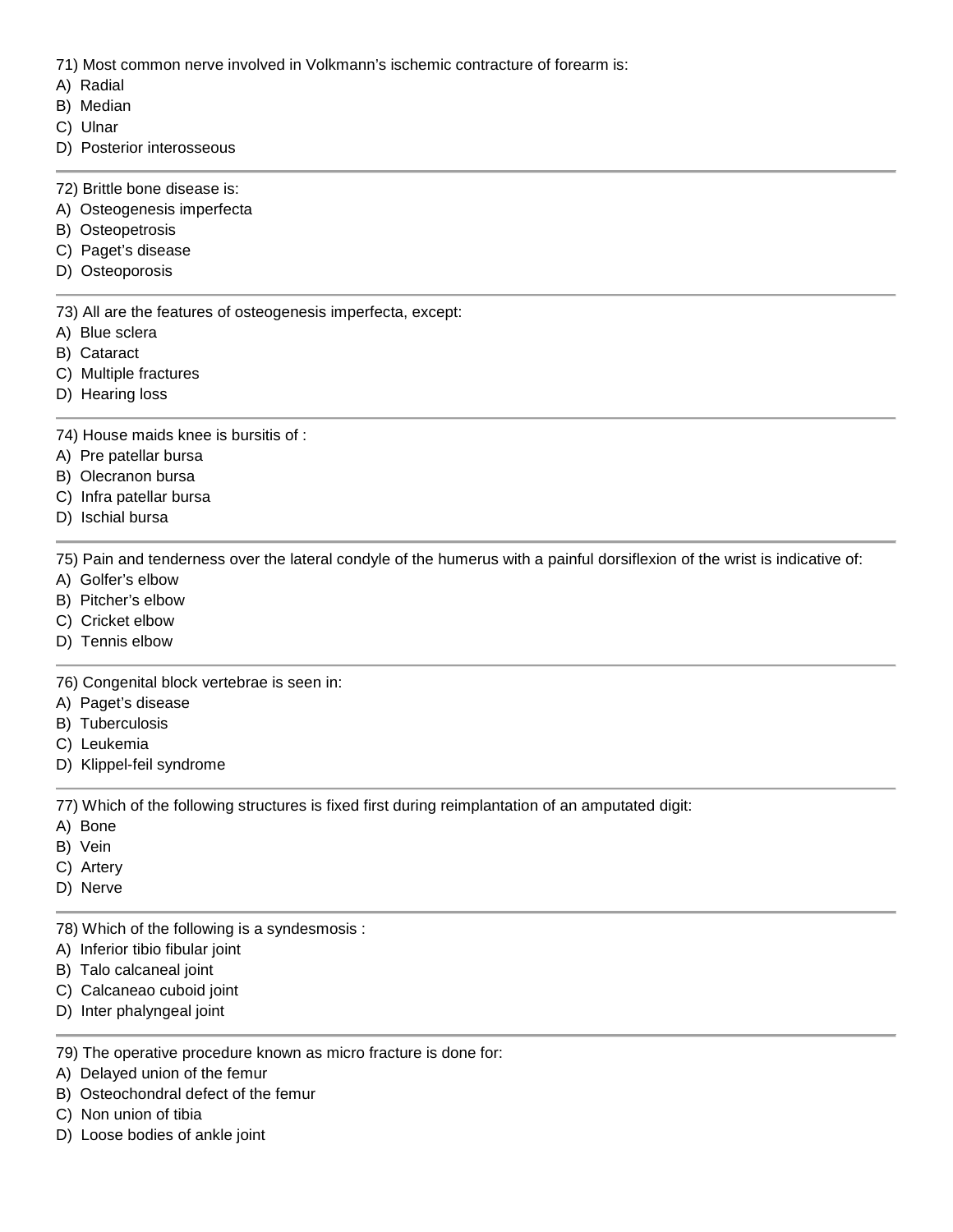80) Test for tight iliotibial band is:

- A) Ober's test
- B) Simmand's test
- C) Osber's test
- D) Charnley's test

81) Rate of newly synthesized osteoid mineralization can be best estimated by:

- A) Tetracycline labeling
- B) Alizarin red stain
- C) Calcin stain
- D) Van kossa stain

82) Trendelenberg's test is positive in palsy of:

- A) Gluteus maximus
- B) Rectus femoris
- C) Vastus medialis
- D) Gluteus medius
- 83) Rugger jersey spine is seen in:
- A) Fluorosis
- B) Achondroplasia
- C) Renal osteodystrophy
- D) Marfan's syndrome
- 84) Most common cause of death after total hip replacement is:
- A) Anemia
- B) Infection
- C) Thromboembolism
- D) Pneumonia

85) Ring sequestrum is seen in:

- A) Typhoid osteomyelitis
- B) Chronic osteomyelitis
- C) Tubercular osteomyelitis
- D) Amputation stump

86) Which of the following is true about a phantom limb:

- A) Occurs in leprosy
- B) Follow amputation
- C) Follow a psychiatric illness
- D) After filiarisis

87) Myodesis is employed in amputations for all of the following indications, except:

- A) Trauma
- B) Tumor
- C) Ischemia
- D) Children

88) Vascular repair to be done in which of the following Gustilo Anderson type of open injury:

- A) IIIb
- $B)$  |
- C) II
- D) IIIc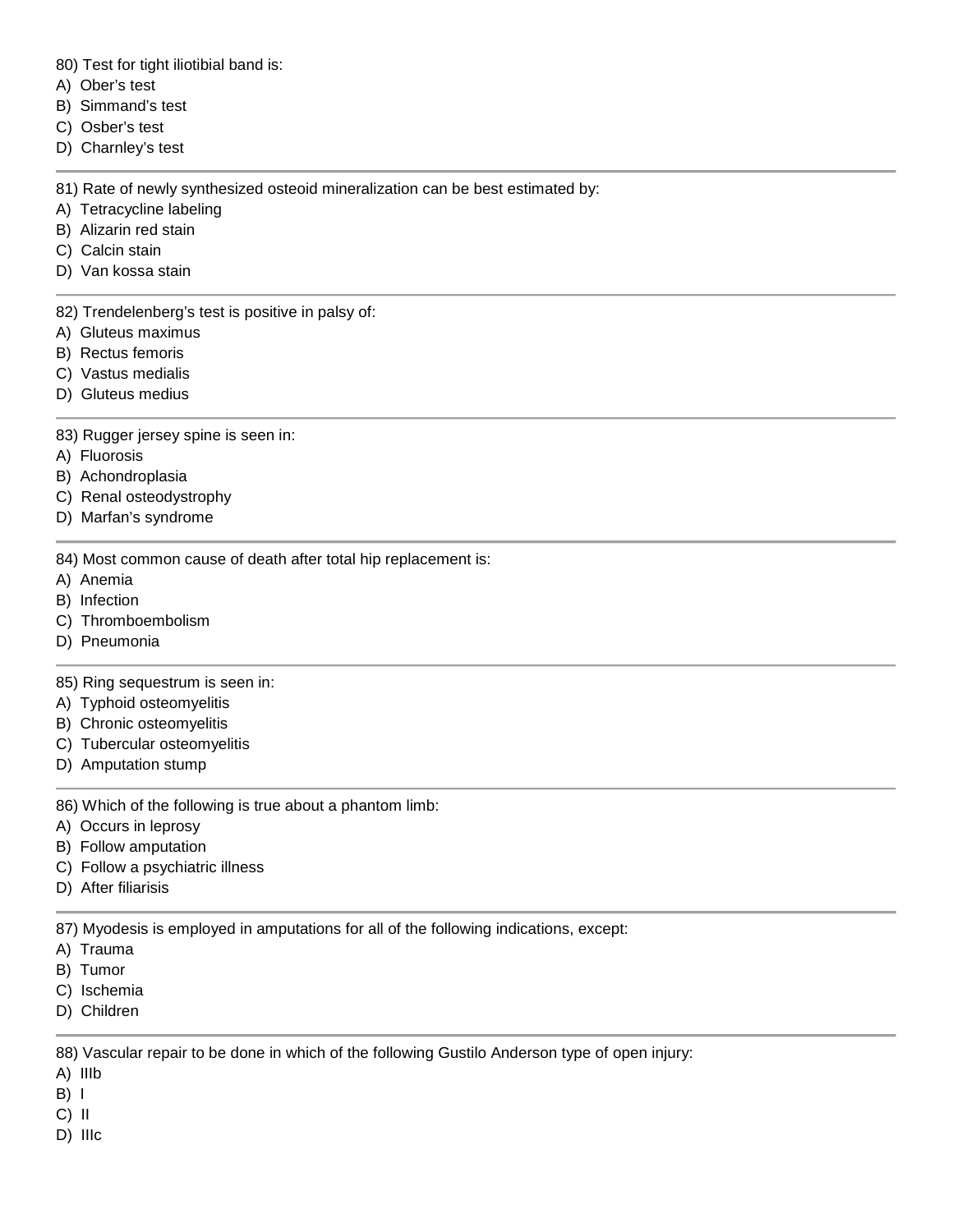- 89) All are true for Glomus tumor except:
- A) Arise from glomus like cells
- B) Symptoms include pain, cold sensitivity, tenderness
- C) Subungual
- D) Symptoms may persist for years before diagnosis

90) All are bone resorption markers used in monitoring the response to anti-osteoporotic therapy except:

- A) Pyridinoline (PYD)
- B) Procollagen type 1 N terminal propeptide (P1NP)
- C) Deoxypyridinoline (DPD)
- D) C-terminal Cross linked telopeptide (CTX)

91) The obturator oblique view of the Pelvis shows all except:

- A) Anterior column
- B) Posterior Rim
- C) Obturator ring
- D) Pelvic brim

92) Metal on metal articulation should be avoided in:

- A) Osteonecrosis
- B) Inflammatory arthritis
- C) Young female
- D) Revision surgery

93) Normal bone remodeling in response to stress was described by:

- A) Pauwels
- B) Kuntscar
- C) Wolff
- D) Hugh owen thomas

94) Salmonella osteomyelitis is common in:

- A) Sickle cell disease
- B) HIV
- C) IV drug abusers
- D) Pregnancy

95) Shepherd's crook deformity is seen in:

- A) Adamantinoma
- B) Non-ossifying fibroma
- C) Fibrous cortical defect
- D) Fibrous dysplasia

96) Indication of surgical compartmental release in compartmental syndrome in any compartment is absolute pressure greater than:

- A) 15mm Hg
- B) 30mm Hg
- C) 20mm Hg
- D) 50mm Hg

97) Palmar interossei are involved in:

- A) Ulnar nerve palsy
- B) Median merve palsy
- C) Medial nerve palsy
- D) Erb's palsy